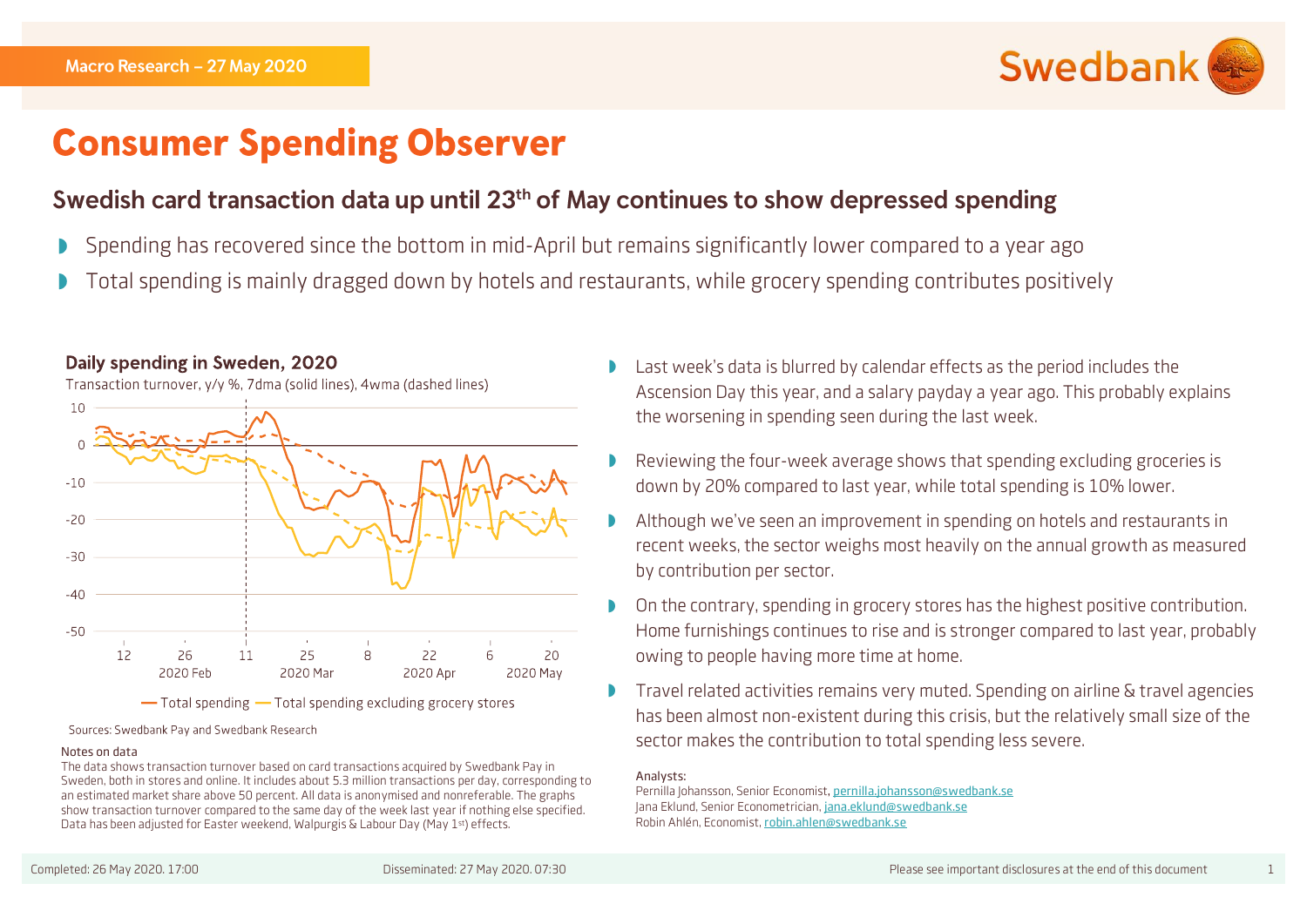## Daily transaction turnover in 2020 in different sectors

## Annual growth and contributions to last week's growth

## Daily spending in different sectors, 2020



- Entertainment activities - Clothes & footwear - Airlines & Travel agencies - Fuel - Hotels & Restaurants

Sources: Swedbank Pay and Swedbank Research

## Contribution to yearly growth during 17-23/5



Groceries Home furnishings Home electronics Taxis

■ Entertainment activities ■ Clothes & footwear ■ Airlines & Travel agencies ■ Fuel Hotels & Restaurants

Sources: Swedbank Pay and Swedbank Research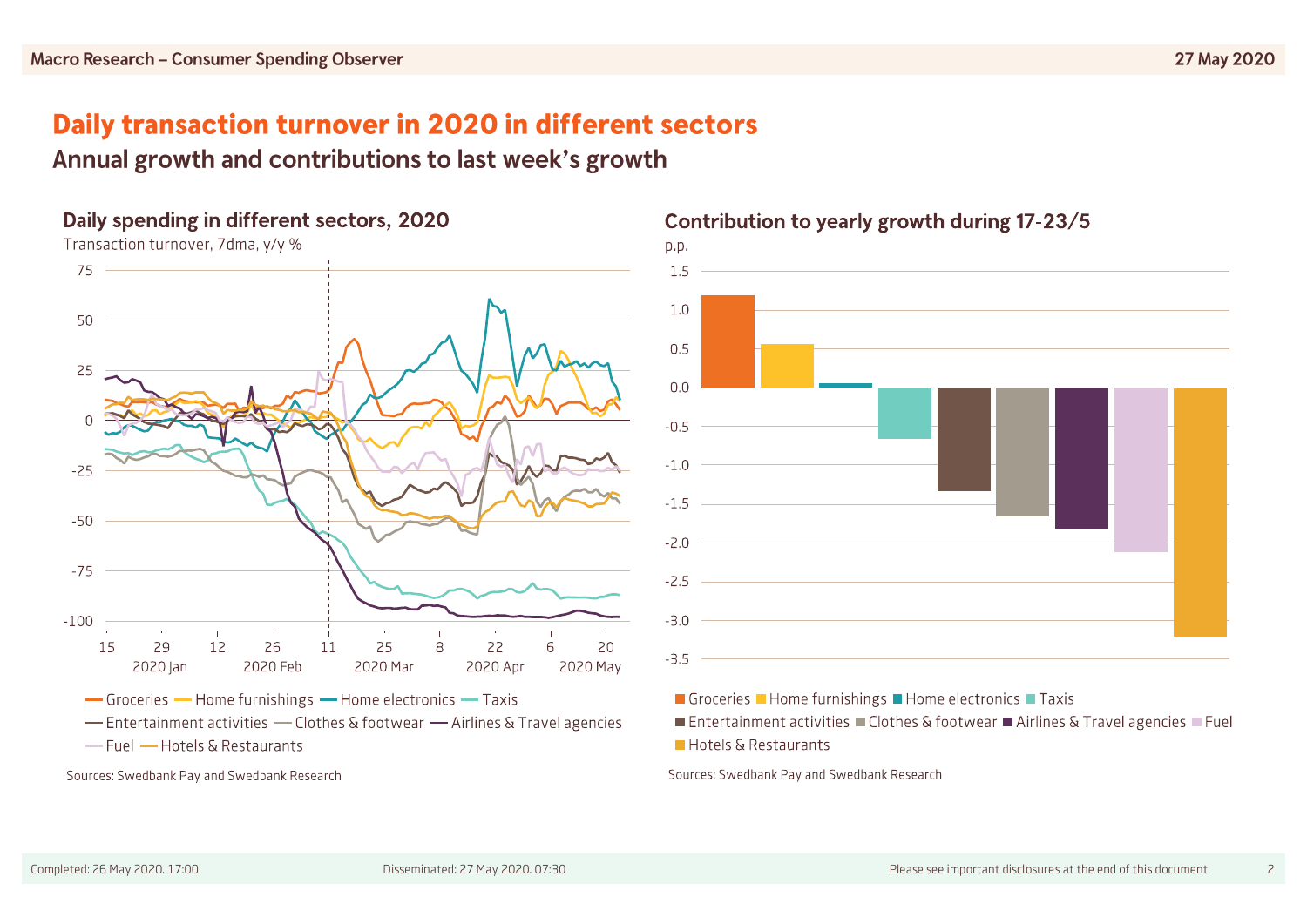## Daily transaction turnover in different sectors

7 days moving average, index  $(Jan 13<sup>th</sup> = 100)$ , 2020 compared to 2019



Sources: Swedbank Pay and Swedbank Research



Sources: Swedbank Pay and Swedbank Research



Sources: Swedbank Pay and Swedbank Research

### **Cash withdrawal**



Sources: Swedbank Pay and Swedbank Research





Sources: Swedbank Pay and Swedbank Research

### Home furnishing and renovations



Sources: Swedbank Pay and Swedbank Research

 $\overline{3}$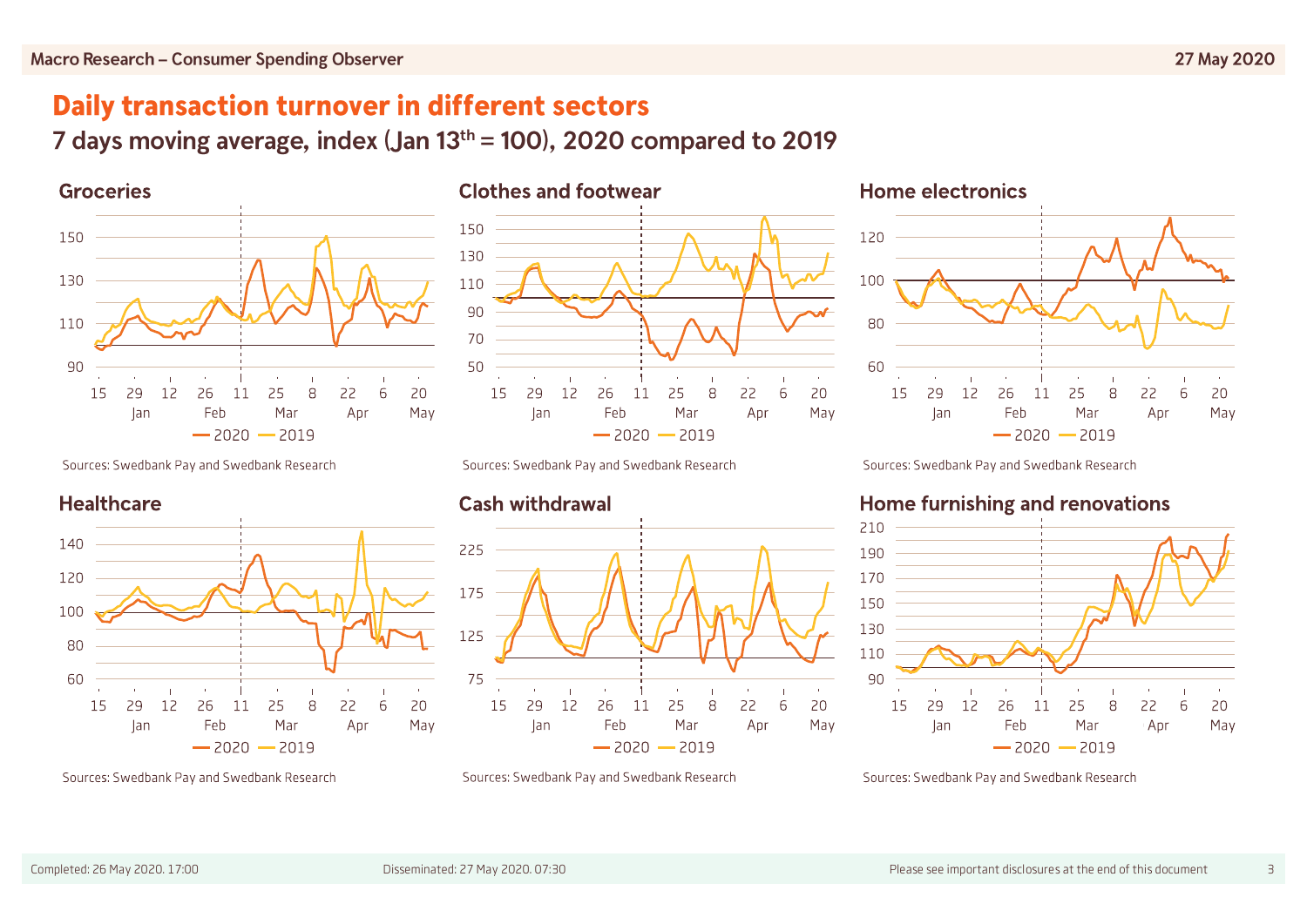## Daily transaction turnover in different sectors

7 days moving average, index (Jan 13th = 100), 2020 compared to 2019



**Public transport** 120 100 80 60 40 20  $15$ 29  $12$ 26  $11$  $75$  $\beta$ 22 20 6 Feb Mar Apr lan May  $-2020 - 2019$ 

Sources: Swedbank Pay and Swedbank Research



Sources: Swedbank Pay and Swedbank Research

Sources: Swedbank Pay and Swedbank Research





Sources: Swedbank Pay and Swedbank Research



Sources: Swedbank Pay and Swedbank Research

### **Entertainment, hobbies and activities**



Sources: Swedbank Pay and Swedbank Research

 $\overline{4}$